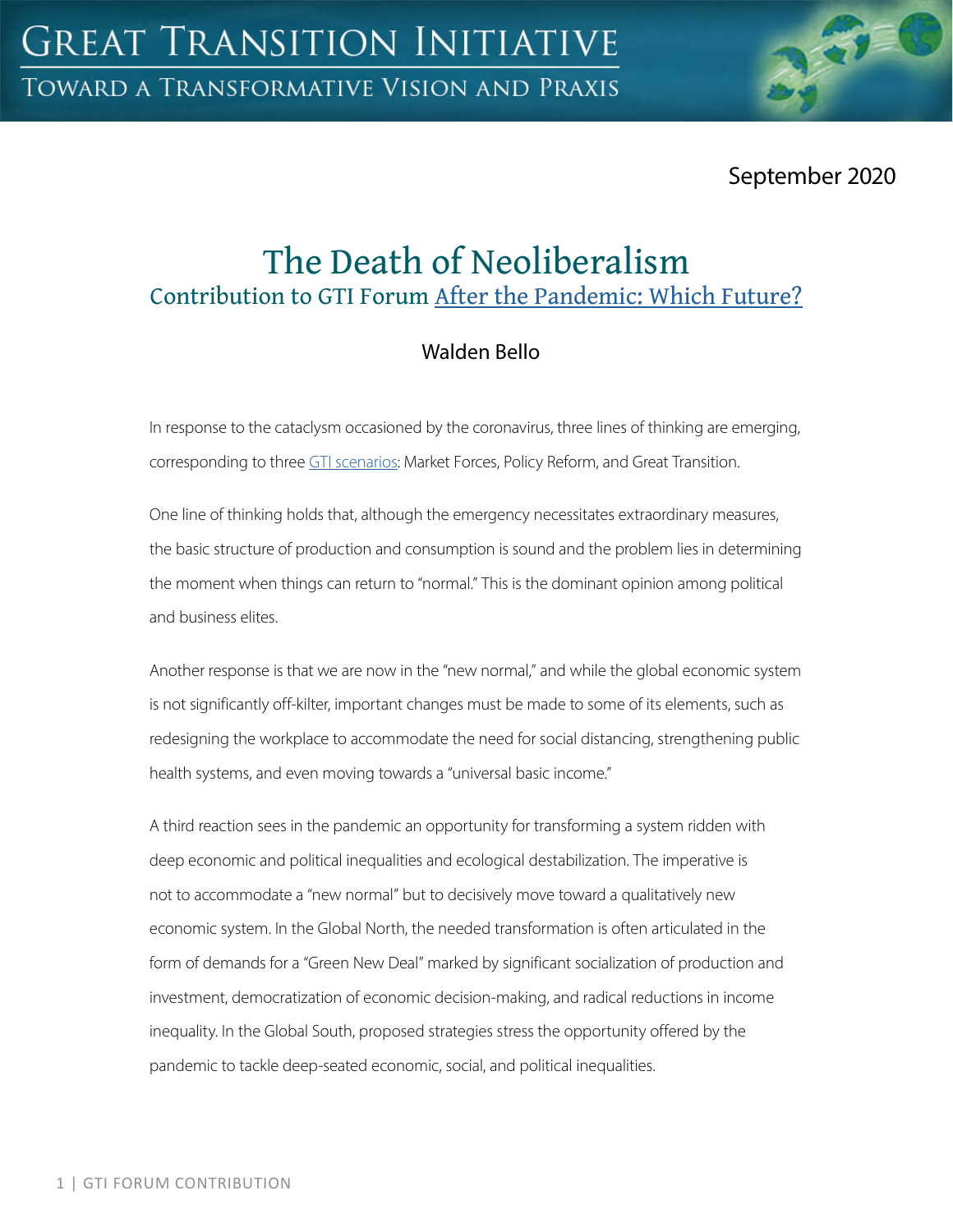#### This Time is Really Different

The first two perspectives downplay the possibilities for radical change. The tacit assumptions is that the popular response will be much like that during the 2008 financial crisis with people feeling dislocated but with no appetite for radical change. This view is mistaken.

Crises do not always result in significant change. It is the synergy between an objective condition (i.e., a systemic crisis) and subjective reaction (i.e., psychological response) that is decisive. The global financial crisis of 2008 was a profound crisis of capitalism, but the subjective condition of popular alienation from the system had not yet reached a critical mass. The boom created by debtfinanced consumer spending left people, while shocked by the crisis, not deeply alienated from the system itself.

Things are different today. The level of discontent and alienation with neoliberalism was already very high in the Global North before the coronavirus hit, owing to the establishment's inability to reverse the decline in living standards as inequality skyrocketed in the dreary decade that followed the financial crisis. In the US, this period has been perceived as a time of bank bailouts, widespread foreclosures, and large-scale unemployment. In much of Europe, especially in its southern countries, the popular experience of the last decade can be captured in one word: austerity. In much of the Global South, the chronic crisis of underdevelopment under peripheral capitalism, exacerbated by neoliberal "reforms" since the 1980s, has long since shredded the legitimacy of key institutions of globalization like the World Bank, International Monetary Fund, and World Trade Organization.

The coronavirus pandemic, in short, roared through an already destabilized global economic system suffering from a deep crisis of legitimacy. A mass perception of astonishing elite incompetence is connecting to the already deep-seated feelings of resentment and anger.

The global establishment will, of course, try to bring back the "old normal." But there is simply too much anger, too much resentment, too much insecurity. The recent massive fiscal and monetary interventions of capitalist states, though insufficient, have underlined for people what is possible under another system with different priorities and values. Neoliberalism is dying; the only question is whether its passing will be swift or slow.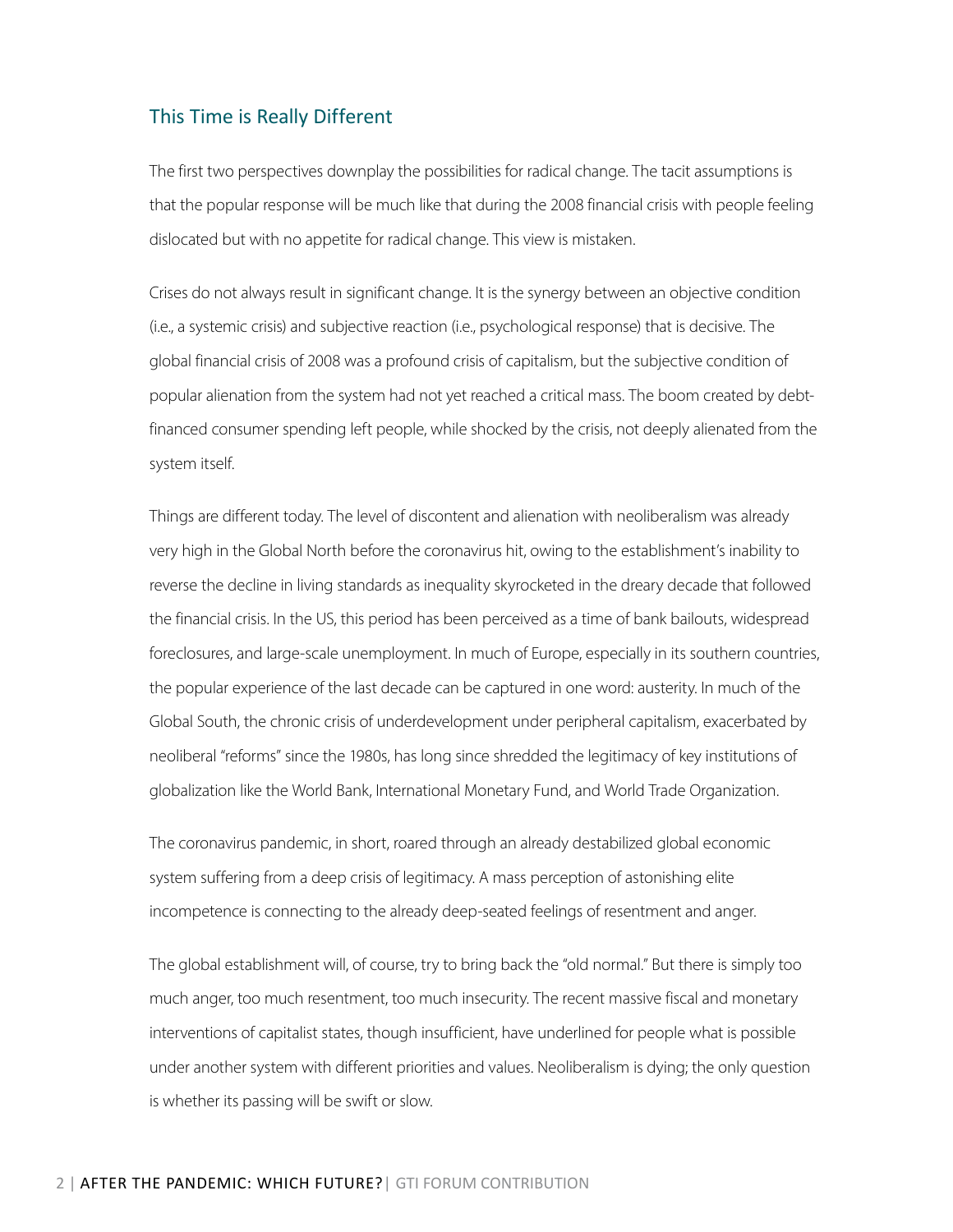#### But What Next?

Only the left and the right are serious contenders in this race to bring about another system.

Progressives have proposed many exciting ideas over the last few decades for a truly systemic transformation. These go beyond the left-wing technocratic Keynesianism of Joseph Stiglitz and Paul Krugman to embrace structural change. Among these radical alternatives are the Green New Deal, democratic socialism, degrowth, deglobalization, ecofeminism, food sovereignty, and buen vivir.

However, these strategies have not yet been translated into a critical mass on the ground. The usual explanation for this is that people are "not ready for them." Perhaps more significant is that most people still associate these dynamic streams of the left with the center-left. The masses cannot yet distinguish these strategies and their advocates from the social democrats in Europe and the Democratic Party in the US that sought to provide a "progressive" face for the discredited neoliberal system.

In the Global South, left-wing parties' leadership of or participation in liberal democratic governments led to their discrediting when these coalitions adopted neoliberal measures. The "Pink Tide" in Latin America ran into its own contradictions given its dependence on resource extraction, and communist states in East Asia became state capitalist systems infused with a strong dose of neoliberalism. Once seen as a break with the past, the Concertacion in Chile, the Workers' Party in Brazil, Chavismo in Venezuela, and the so-called Beijing Consensus are now seen as part of that past.

This unfortunate legacy must be decisively pushed aside if progressives are to connect with and transform the mass anger and ressentiment now boiling over into a positive, liberating force.

#### Advantage: Far Right

Unfortunately, the extreme right is best positioned to take advantage of global discontent. Even before the pandemic, extreme-right parties opportunistically cherry-picked elements of the antineoliberal program of the independent left. They put the critique of globalization, the expansion of the "welfare state," and greater state intervention in the economy into a right-wing gestalt. In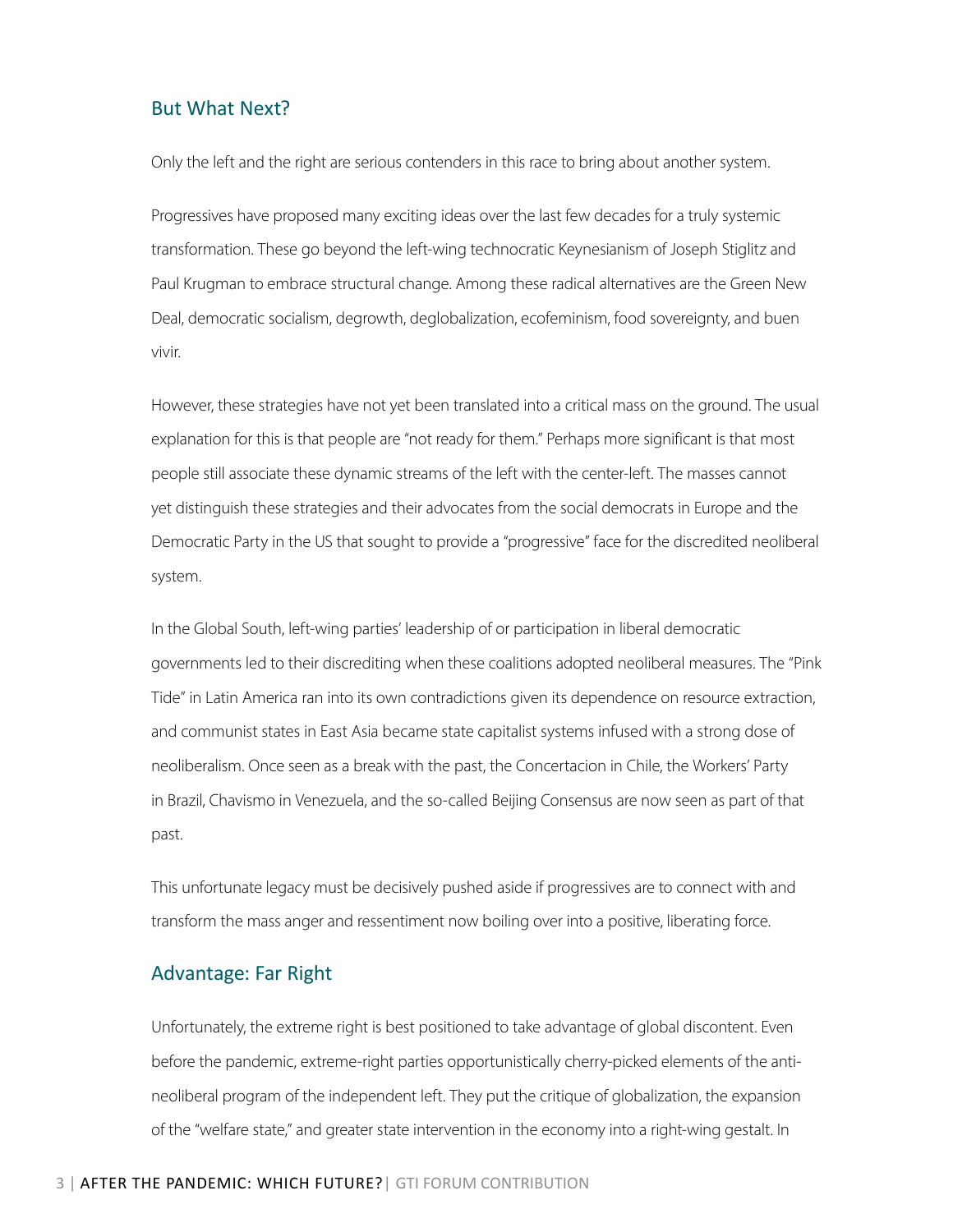Europe, radical right parties, such as the National Front in France, the Danish People's Party, the Freedom Party in Austria, and the Fidesz Party in Hungary, abandoned parts of the old neoliberal program. They proclaimed they were for the welfare state and more protection of the economy from international engagements, but exclusively for the benefit of people with "right skin color," the "right culture," the "right" ethnic stock, the "right religion." Essentially, it is the old "national socialist" class-inclusivist but racially and culturally exclusivist formula. Unfortunately, it works, as shown by the string of electoral successes of the far right that have pirated large sectors of social democracy's working-class base.

Meanwhile in the Global South, charismatic leaders with cross-class appeal, like Rodrigo Duterte in the Philippines and Narendra Modi in India, harnessed discontent with long-time liberal democratic regimes, whose severely unequal social structures belied their democratic pretensions, for authoritarian projects. Their ascent sidelined progressive parties that had either compromised with neoliberalism, were imprisoned in classist paradigms, or were debilitated by sectarian feuds. Now, with containing the coronavirus as an excuse, these authoritarian personalities have tightened their repressive hold on the political system with extremely high levels of mass approval.

### …But Don't Count Out the Left

One would be foolish, however, to discount the possibility of a resurgence of the left. History has a complex dialectical movement punctuated by unexpected developments that open up opportunities for those bold enough to seize them. But history is also unforgiving and intolerant of making the same mistake twice. Should progressives again allow discredited social democrats in Europe and centrist Democrats in the US to drag progressive politics back to a new compromise with a dying neoliberalism, the consequences can be fatal.